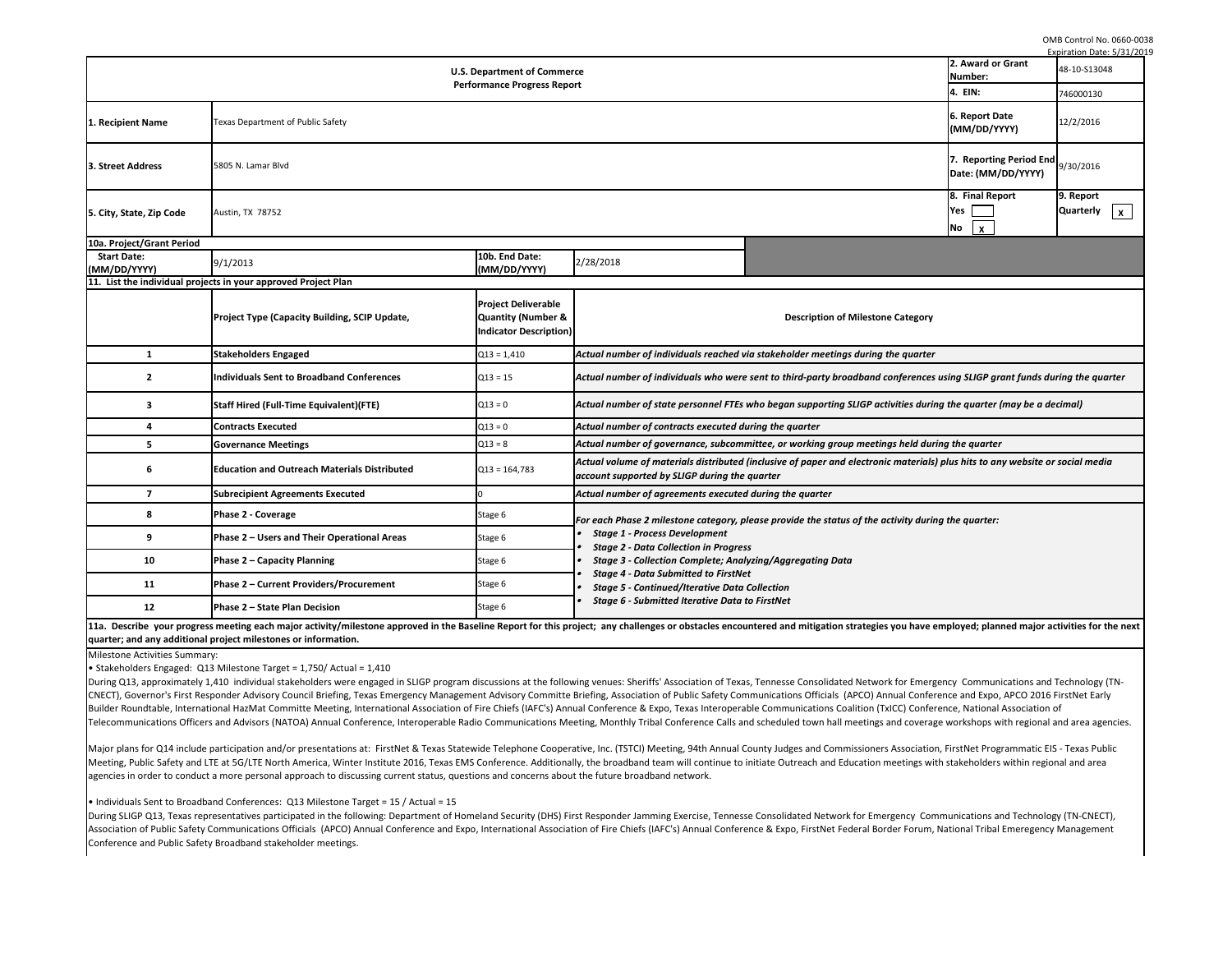| 80 users completing the Introduction to Texas Public Safety Broadband (Not for                                                                                            |           |  |  |  |  |
|---------------------------------------------------------------------------------------------------------------------------------------------------------------------------|-----------|--|--|--|--|
| red needs for public safety LTE. This report outlined the methodology, how the<br>ints. These datasets and reports were submitted to FirstNet by the September 30th,      |           |  |  |  |  |
| nap, an updated coverage objectives map, as well as data on the location of PSAPs,<br>orated into the overall Texas baseline coverage objective to provide to FirstNet as |           |  |  |  |  |
| adline. At the end of Q9, over 1100 agencies had completed the survey. The State<br>additional Strategic Advisory Groups, to better understand user needs and their       |           |  |  |  |  |
| as Highway Patrol.                                                                                                                                                        |           |  |  |  |  |
| dline. The team also provided information outlining the State Contracting Agency -                                                                                        |           |  |  |  |  |
| isory Group. In addition, the team was in consultation with the Office of the<br>Consultation Plan for 2016.                                                              |           |  |  |  |  |
| e changes to the Baseline Report must be approved by the Department of                                                                                                    |           |  |  |  |  |
| e tentatively scheduled for April 2017.                                                                                                                                   |           |  |  |  |  |
|                                                                                                                                                                           |           |  |  |  |  |
|                                                                                                                                                                           |           |  |  |  |  |
|                                                                                                                                                                           |           |  |  |  |  |
| signed                                                                                                                                                                    | Change    |  |  |  |  |
|                                                                                                                                                                           | No change |  |  |  |  |
|                                                                                                                                                                           | No change |  |  |  |  |
| port project-level activity to ensure goals are met.                                                                                                                      | No change |  |  |  |  |

11b. If the project team anticipates requesting any changes to the approved Baseline Report in the next quarter, describe those below. Note that any substantive **Commerce before implementation.** 

**11d. Describe any success stories or best practices you have identified. Please be as specific as possible.** • The team is working with Harris County, FirstNet, and PSCR on an Identity, Credential, and Access Management (ICAM) proof of concept culminating in an exercis

The team does not anticipate any changes at this time.

• TXLTE website and online e-learning portal has become the benchmark for numerous states as they design and rollout their own online presence.

• Staff Hire: Q13 Milestone Target =  $0/$  Actual = 0 The overall headcount for Staff FTEs has not changed this quarter.

• Developed a tutorial video to help state, local & tribal agencies complete their coverage objectives map, using the online Coverage Mapping Tool.

• Developed a video highlighting the advantages provided by public safety broadband to Texas law enforcement officers.

**11c. Provide any other information that would be useful to NTIA as it assesses this project's progress.** 

• The team completed townhall meetings and coverage mapping workshops with all 24 regional councils of goverments in the state.

• The eLearning Course consisted of a total of 816 user accounts, with 395 users completing the Introduction to Texas Public Safety Broadband (For Credit) Course, Credit), and 56 users completing the Mobile Data Survey Tool course.

• The team submitted an updated coverage objectives data package on September 30, 2016.

• 8. Coverage (Stage 6): For it's 2015 data submission, the team provided a draft phased coverage map to FirstNet illustrating a county-by-county breakdown of tier phased map was derived, as well as the datasets that were gathered. The team also provided statewide 911 call location data from the Public Safety Answering Poi 2015 deadline. For it's 2016 data submission on September 30th, 2016, the team provided a final version of the Rural Strategic Advisory Group's phased coverage n Hospitals, and schools in the state.

• Contract Executions: Q13 Milestone Target = 0 / Actual = 0 The overall headcount for Contract Execution has not changed during this quarter.

During Q11, the team released the Texas baseline coverage objective to jurisdictions statewide for their comments and consideration. This feedback will be incorpo part of the development of a State Plan.

• Governance Meetings: Q13 Milestone Target = 9 / Actual = 8 Q13 meetings consisted of monthly SWIC Office Team meetings, SWIC Executive Council meetings and SLIGP bi-weekly meetings.

During Q14 the TxPSBP team will address the future of the SAGs and will include meetings with regional and individual entities.

• Education and Outreach (E&O): Q13 Milestone Target = 45,451/ Actual = 164,783

• 9. Users and Their Operational Areas (Stage 6): The team submitted the Mobile Data Survey results through the CASM portal to meet the September 30, 2015 dea continues to encourage jurisdictions to complete the MDS so that a more representative sample can be obtained. Outreach efforts continue, with the utilization of operational areas. As additional survey results are submitted to CASM, this information will be provided to FirstNet.

• 10. Capacity Planning (Stage 6): At the end of Q9 (September 30, 2015 deadline), the team submitted a one-month snapshot of wireless data usage from the Texa

• Team has over 438 twitter followers (greater than 11% increase in followers since Q12) and has tweeted over 54 times since last quarter.

• The Texas Public Safety Broadband Program Newsflash was sent to a total of 2500 receipients.

• 11. Current Providers/Procurement (Stage 6): The team submitted the Mobile Data Survey results through the CASM portal to meet the September 30, 2015 dea DIR and mobile data procurement options available.

• 12. State Plan Decision (Stage 6): The team, in consultation with the Office of the Governor, created and held an initial meeting of the State Agency Strategic Advi Governor, and developed a list of priorities for the State of Texas to be included in the State Plan. The Texas decision process will be determined through FirstNet's

• There have been 161,314 Website Hits for the www.TXLTE.com website in Q13.

| 12b. Staffing Table - Please include all staff that have contributed time to the project. Please do not remove individuals from this table. |      |                                                                                                                                                       |           |  |  |
|---------------------------------------------------------------------------------------------------------------------------------------------|------|-------------------------------------------------------------------------------------------------------------------------------------------------------|-----------|--|--|
| <b>Job Title</b>                                                                                                                            | FTE% | <b>Project (s) Assigned</b>                                                                                                                           | Change    |  |  |
| SWIC: FTE = $1$                                                                                                                             |      | 25 Provide oversight of all SLIGP activities.                                                                                                         | No change |  |  |
| DPS Legal Advisors: FTE = 1                                                                                                                 |      | 10 Advise on all legal issues, MOA support.                                                                                                           | No change |  |  |
| Program Managers 1: FTEs = 5                                                                                                                |      | 90 Direct the purpose and status of all program projects; manage time and budget allocations; support project-level activity to ensure goals are met. | No change |  |  |

Phase 2 Activities:

The following details will outline the team's Phase 2 activities and progress:

The program is fully staffed this quarter. This staffing plan may be modified when necessary to meet specific needs and programmatic changes.

**12a. If the project is not fully staffed, describe how any lack of staffing may impact the project's time line and when the project will be fully staffed.**

**12. Personnel**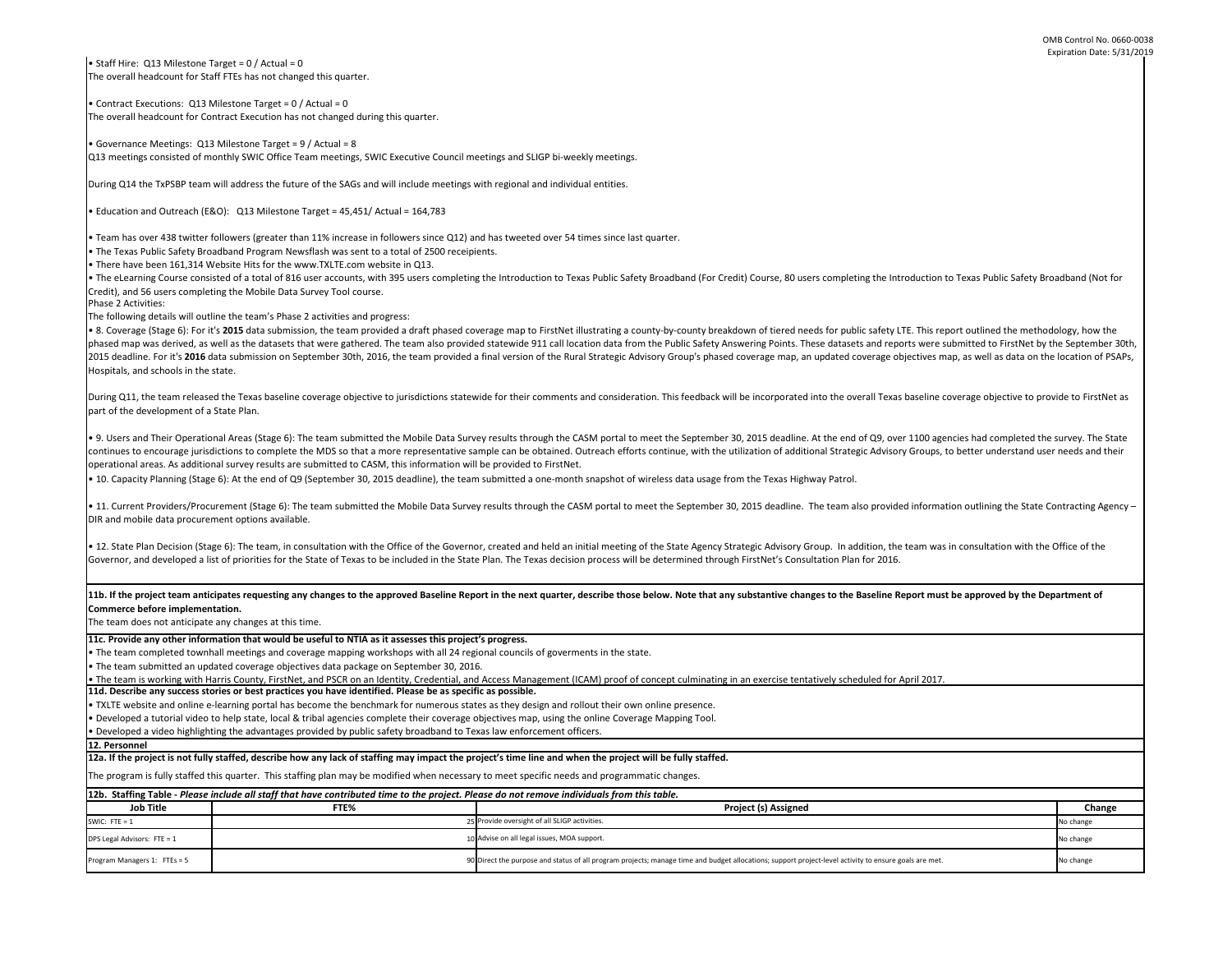|                                                             |                                                                                                                                                                                                                                                                                                                                        |                                  |                                                                                                                                             |                                                                                                         |                          |                         |                                      |                                                       | Expiration Date: 5/31/2019                      |
|-------------------------------------------------------------|----------------------------------------------------------------------------------------------------------------------------------------------------------------------------------------------------------------------------------------------------------------------------------------------------------------------------------------|----------------------------------|---------------------------------------------------------------------------------------------------------------------------------------------|---------------------------------------------------------------------------------------------------------|--------------------------|-------------------------|--------------------------------------|-------------------------------------------------------|-------------------------------------------------|
| Program Managers 2: FTEs = 1                                |                                                                                                                                                                                                                                                                                                                                        |                                  | 10 Provide strategy, scope and timeline; inside legal counsel oversight.                                                                    |                                                                                                         |                          |                         |                                      |                                                       | No change                                       |
| Project Managers 1: FTEs = 1                                |                                                                                                                                                                                                                                                                                                                                        |                                  | 50 Coordination of: State and regional governance meetings; education/outreach and rural development programs; and production of materials. |                                                                                                         |                          |                         |                                      |                                                       | No change                                       |
| Project Managers 2: FTEs = 2                                | 90<br>Assist with and coordinate E & O efforts                                                                                                                                                                                                                                                                                         |                                  |                                                                                                                                             |                                                                                                         |                          |                         |                                      |                                                       | No change                                       |
| Project Managers 2: FTEs = 6                                | Assist with and coordinate E & O efforts                                                                                                                                                                                                                                                                                               |                                  |                                                                                                                                             |                                                                                                         |                          |                         |                                      |                                                       | No change                                       |
| Project Managers 3: FTEs = 27                               | Temporary assignments as needed; Assist with and coordinate E & O efforts                                                                                                                                                                                                                                                              |                                  |                                                                                                                                             |                                                                                                         |                          |                         |                                      |                                                       | No change                                       |
| IT Program Specialists: FTE = 1                             |                                                                                                                                                                                                                                                                                                                                        |                                  |                                                                                                                                             | Development and production of audio-visual products conference needs, webinars, and training materials. |                          |                         |                                      |                                                       | No change                                       |
| SAA Director: FTE = 1                                       |                                                                                                                                                                                                                                                                                                                                        | 0.1 M&A                          |                                                                                                                                             |                                                                                                         |                          |                         |                                      |                                                       | No change                                       |
| SAA Manager: FTE = 1                                        |                                                                                                                                                                                                                                                                                                                                        | M&A                              |                                                                                                                                             |                                                                                                         |                          |                         |                                      |                                                       | No change                                       |
| SAA Coordinator: FTE = 1                                    |                                                                                                                                                                                                                                                                                                                                        | 6.6 M&A                          |                                                                                                                                             |                                                                                                         |                          |                         |                                      |                                                       | No change                                       |
| SAA Budget Analyst: FTE = 1                                 |                                                                                                                                                                                                                                                                                                                                        | M&A                              |                                                                                                                                             |                                                                                                         |                          |                         |                                      |                                                       | No change                                       |
| SAA Grant Accountant: FTE = 1                               |                                                                                                                                                                                                                                                                                                                                        | 2.7 M&A                          |                                                                                                                                             |                                                                                                         |                          |                         |                                      |                                                       | No change                                       |
| 13. Subcontracts (Vendors and/or Subrecipients)             |                                                                                                                                                                                                                                                                                                                                        |                                  |                                                                                                                                             |                                                                                                         |                          |                         |                                      |                                                       |                                                 |
|                                                             | 13a. Subcontracts Table – Include all subcontractors. The totals from this table must equal the "Subcontracts Total" in Question 14f.                                                                                                                                                                                                  |                                  |                                                                                                                                             |                                                                                                         |                          |                         |                                      |                                                       |                                                 |
|                                                             |                                                                                                                                                                                                                                                                                                                                        |                                  | <b>Type</b>                                                                                                                                 |                                                                                                         | Contract                 |                         |                                      |                                                       |                                                 |
| <b>Name</b>                                                 | <b>Subcontract Purpose</b>                                                                                                                                                                                                                                                                                                             |                                  |                                                                                                                                             | (Vendor/Subrec RFP/RFQ Issued (Y/N)                                                                     | <b>Executed</b><br>(Y/N) | <b>Start Date</b>       | <b>End Date</b>                      | <b>Total Federal Funds</b><br><b>Allocated</b>        | <b>Total Matching</b><br><b>Funds Allocated</b> |
| Communications<br>Planner/Technical Writer (2<br>contracts) | Develop and track operational budget; assist developing and tracking milestones, MDST, Tribal and<br>O&E efforts; draft Quarterly PPRs, and other related documents and reports                                                                                                                                                        |                                  | Vendor                                                                                                                                      |                                                                                                         | Y                        | Aug. 2014               | Feb. 2018                            | \$245,280.00                                          | $\Omega$                                        |
| Technologist (2 contractor)                                 | Develop design elements, the structure and mechanism of the individual projects; focused on<br>operational elements and responsible for tasks, deliverables and outputs of the project.                                                                                                                                                |                                  | Vendor                                                                                                                                      |                                                                                                         | Y                        | Aug. 2014               | Feb. 2018                            | \$532,350.00                                          | $\Omega$                                        |
| Outside Legal Counsel, (1<br>contract)                      | Development of State and Local MOU/ Inter-local Agreements, MOU template; and other work<br>compliant with FirstNet requirements.                                                                                                                                                                                                      |                                  | Vendor                                                                                                                                      | Y                                                                                                       | Y                        | Aug. 2014               | Feb. 2018                            | \$43,750.00                                           | 0                                               |
| E & O Coordinator(s), (2<br>contractors)                    | Development of tasks will include: speaking at conferences, workshops and meetings; facilitating<br>regional kick-off meetings, development of discipline focused materials, assist in the development<br>of the Rural Coverage Plan and Education and Outreach                                                                        |                                  | Vendor                                                                                                                                      |                                                                                                         | $\mathsf{v}$             | Aug. 2014               | Feb. 2018                            | \$787,500.00                                          | $\Omega$                                        |
| <b>Project Management</b><br>Administrators                 | Scheduling, facilitating, managing, and inviting public safety entities to participate in governance<br>strategic advisory groups and the LTE SCIP Executive Council meetings; assisting with program<br>planning and management, including development of project management processes and<br>procedures; tracking milestone metrics; |                                  | Vendor                                                                                                                                      |                                                                                                         | $\mathsf{v}$             | Aug. 2014               | Feb. 2018                            | \$1,052,258.00                                        |                                                 |
| Project Manager SME(s) (15<br>contractors)                  | Tasks include: speaking at conferences, workshops and meetings; facilitating regional kick-off<br>meetings, development of discipline focused materials, assist in the development and<br>implementation of the Rural Coverage Plan and Education and Outreach programs.                                                               |                                  | Vendor                                                                                                                                      |                                                                                                         | Y                        | Aug. 2014               | Feb. 2018                            | \$1,310,905.00                                        | $\Omega$                                        |
|                                                             | 13b. Describe any challenges encountered with vendors and/or subrecipients.<br>All contractors have provided quality service on assigned SLIGP tasks and meeting engagements.                                                                                                                                                          |                                  |                                                                                                                                             |                                                                                                         |                          |                         |                                      |                                                       |                                                 |
| 14. Budget Worksheet                                        | Columns 2, 3 and 4 must match your current project budget for the entire award, which is the SF-424A on file.                                                                                                                                                                                                                          |                                  |                                                                                                                                             |                                                                                                         |                          |                         |                                      |                                                       |                                                 |
|                                                             | Only list matching funds that the Department of Commerce has already approved.                                                                                                                                                                                                                                                         |                                  |                                                                                                                                             |                                                                                                         |                          |                         |                                      |                                                       |                                                 |
| <b>Project Budget Element (1)</b>                           |                                                                                                                                                                                                                                                                                                                                        | <b>Federal Funds Awarded (2)</b> |                                                                                                                                             | <b>Approved Matching</b><br>Funds (3)                                                                   |                          | <b>Total Budget (4)</b> | <b>Federal Funds</b><br>Expended (5) | <b>Approved Matching</b><br><b>Funds Expended (6)</b> | <b>Total funds</b><br>Expended (7)              |
| a. Personnel Salaries<br>\$772,276.00                       |                                                                                                                                                                                                                                                                                                                                        |                                  | \$938,599.00                                                                                                                                |                                                                                                         | \$1,710,875.00           | \$434,322.00            | \$700,342.00                         | \$1,134,664.00                                        |                                                 |
| \$229,675.00<br>b. Personnel Fringe Benefits                |                                                                                                                                                                                                                                                                                                                                        |                                  | \$279,139.00                                                                                                                                | \$508,814.00                                                                                            |                          | \$121,065.00            | \$185,292.00                         | \$306,357.00                                          |                                                 |
| c. Travel<br>\$361,975.00                                   |                                                                                                                                                                                                                                                                                                                                        |                                  | \$12,463.00                                                                                                                                 |                                                                                                         | \$374,438.00             | \$295,401.00            | \$680.00                             | \$296,081.00                                          |                                                 |
| \$0.00<br>d. Equipment                                      |                                                                                                                                                                                                                                                                                                                                        |                                  | \$0.00                                                                                                                                      |                                                                                                         | \$0.00                   | \$0.00                  | \$0.00                               | \$0.00                                                |                                                 |
| e. Materials/Supplies                                       | \$76,734.00                                                                                                                                                                                                                                                                                                                            |                                  |                                                                                                                                             | \$0.00                                                                                                  | \$76,734.00              |                         | \$3,463.00                           | \$0.00                                                | \$3,463.00                                      |
| f. Subcontracts Total                                       | \$3,972,043.00                                                                                                                                                                                                                                                                                                                         |                                  |                                                                                                                                             | \$0.00                                                                                                  | \$3,972,043.00           |                         | \$2,046,785.00                       | \$0.00                                                | \$2,046,785.00                                  |
| g. Other                                                    | \$446,701.00                                                                                                                                                                                                                                                                                                                           |                                  |                                                                                                                                             | \$0.00                                                                                                  |                          | \$446,701.00            | \$227,353.00                         | \$0.00                                                | \$227,353.00                                    |
| \$0.00                                                      |                                                                                                                                                                                                                                                                                                                                        |                                  | \$234,650.00                                                                                                                                |                                                                                                         | \$234,650.00             | \$0.00                  | \$175,086.00                         | \$175,086.00                                          |                                                 |
|                                                             | \$5,859,404.00                                                                                                                                                                                                                                                                                                                         |                                  |                                                                                                                                             |                                                                                                         |                          |                         |                                      |                                                       |                                                 |
| h. Indirect<br>. Total Costs                                |                                                                                                                                                                                                                                                                                                                                        |                                  |                                                                                                                                             | \$1,464,851.00                                                                                          |                          | \$7,324,255.00          | \$3,128,389.00                       | \$1,061,400.00                                        | \$4,189,789.00                                  |